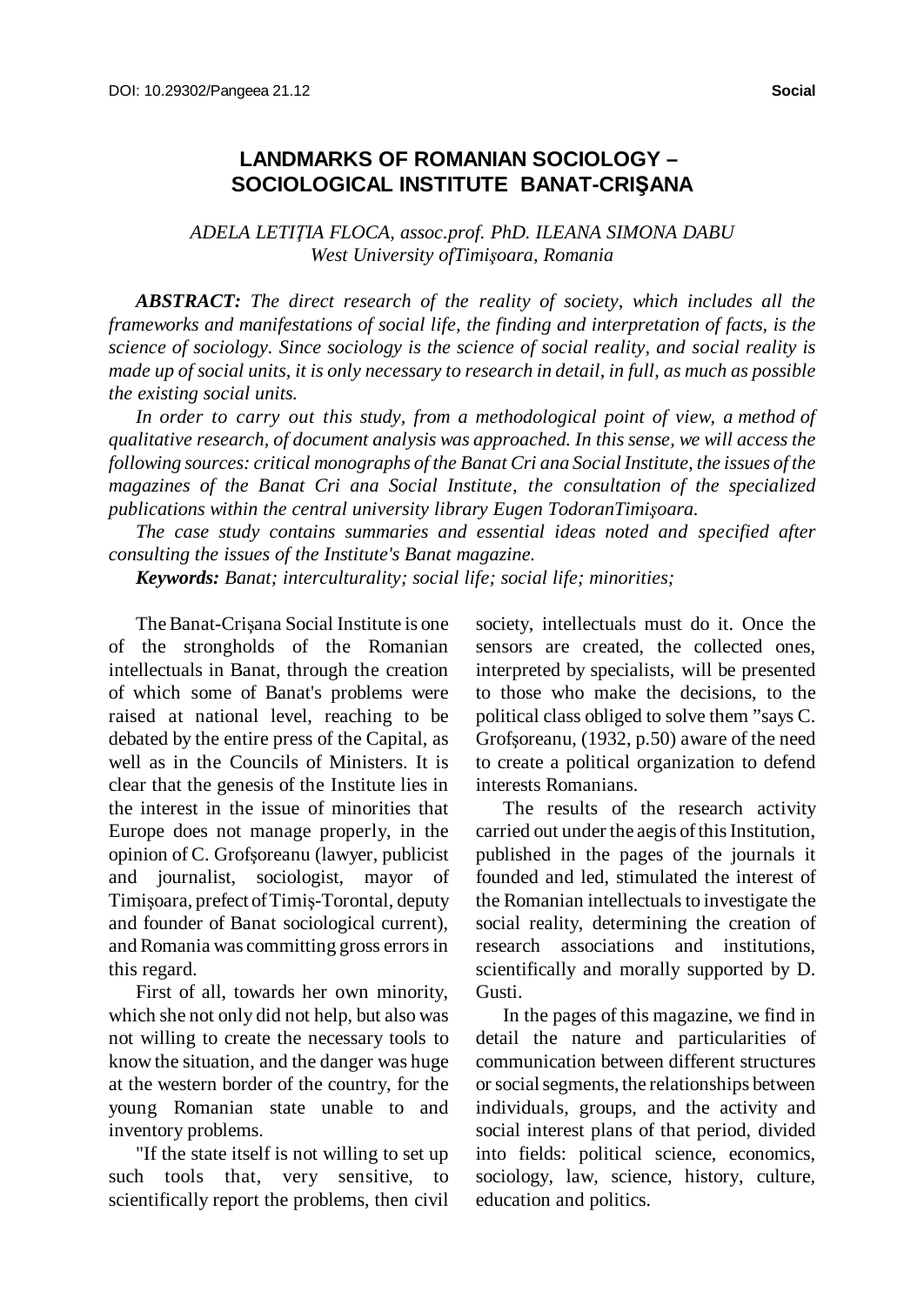The objectives of this study are the following: identifying the role and influence of the Banat-Crişana Social Institute; identifying the social problems and the dimensions of the existing social reality among the Romanian population; identifying ways and strategies to resolve existing social situations; identifying the efficiency of the implemented measures.

The orientation towards historical research in general, and that of Banat in particular, was a permanence of the journal's activity, which was accentuated during the Second World War, in order to mirror the life of the local population. Starting with the June-August 1943 issue, the magazine

On the whole journal, the share of sociology studies and articles from the total published ones is 52%, highlighting more conclusively the sociological profile of the journal, than the one reported from the number of published pages. The annual average is 13 articles, but this is exceeded in the years in which the results of the monographic research of the Institute were published.

From a structural thematic point of view, in the 13 years of publication of the journal, 262 units of analysis and 300 thematic units were identified (statistical data also highlight the structure of the sociological material of the journal - figure 1).



Fig.1. The share of sociology pages in the total published pages

appeared alternately, as a historical bulletin and as a sociological bulletin.

The issues of the magazine also included many articles of cultural, political and economic debates that sought to highlight the "cultural Banatism" (Miu-Lierca, 1938).

The basic concern of the magazine is the social unit: the family, the school, the church, the court, but especially the village. The structure and social dynamics are captured in the monographs in four sub-themes, namely: the level of socio-economic, political and

|                                               | Thematic units | Nr. unity |
|-----------------------------------------------|----------------|-----------|
| Social units Social structure and dynamics    |                | 104       |
| Social structure and dynamics                 |                | 87        |
| Theories on society                           |                |           |
| Socialization, communication and culture      |                |           |
| Normative system, organization and management |                |           |

Table 1. Distribution of the thematic units of the magazine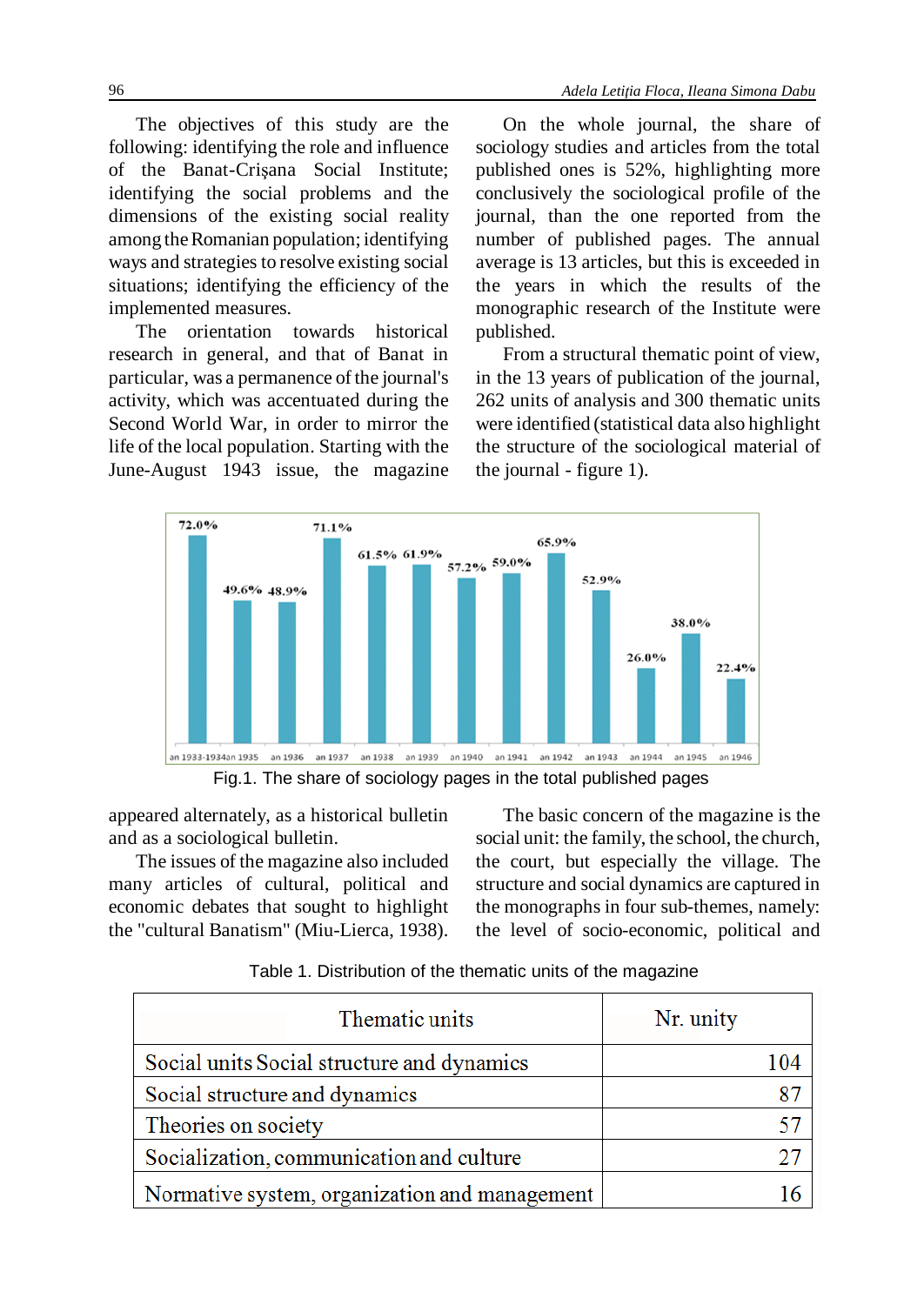cultural development of Banat; the issue of minorities; the problems of the depopulation of Banat and the problem of the urbanization of the peasant and of the Romanian village.

One of the priority tasks assumed by the Institute was "thorough examination of Banat in order to inventory all existing human and material resources", and the first conclusion was that of the superiority of the minority ethnic element in economic activities, but also in the management of economic life. Stoicănescu (1936) makes a nominal presentation of the entire staff of the enterprises in the county in order to highlight these aspects.

The Banat-Crişana Social Institute started its activity in 1932, with a handful of intellectuals from Timişoara, setting from the beginning a program of activity born from the very realities of the Banat villages. As a working technique, the bunch of enthusiasts accepted the monographic method of Professor D. Gutiu, experimentally useful by the Romanian Social Institute in Bucharest, offering along with the collected observations and remedies that they thought were welcome in the hands of the administrative leadership in Banat .

The monographic campaigns, carried out over several summers, resolved issues of provincial and national interest. We list some of the most complex: the problem of depopulation of Banat, the health and economic situation of the peasant, the problem of floods in Banat and its solution, political, cultural and legal unification.

I. S. B. C. came to pose specific and burning sociological problems for Banat. Thus, in the hierarchical order of their importance, the first and most capital sociological problem for Banat was reached, that of depopulation, treated with great competence bythe distinguished specialist in the matter, dr. Iosif Nemoianu, then the problem of denationalization (Serbianization). of some regions from Banat (Valea Clisurei), to the problem of urbanization and industrialization of the Banat peasant" (Botiş 1942, 35-45).

These concerns brought with them a multitude of monographic surveys which also followed the behavior of the rural population in contact with large industry, namely: whether the Romanian peasant urbanizes, proletarianizes or remains related to agriculture, if it can be at the same time and industrial worker and farmer through a family farm.

"A Romanian scientific prophylaxis service had to respond to foreign journalistic events, with a range of action on our entire border. This role of legitimately defending a border, discussed by opponents under the guise of science but not with respect for scientific truths, was assumed by the Banat-Crişana Social Institute" (Negru, 1942)

The entire activity of the members of the Institute was carried out out of a sense of idealism and patriotism, receiving no remuneration for their work. The monographers of the Banat Crişana Social Institute (Topliceanu, 1934, 90-93) were not limited toresearch. Theyparticipated directly in informing and guiding people on various issues, by moving teams of professionals and holding conferences on various topics such as:

- $-$  in Belint between 15.08.1934 -02.09.1934 celebrated the weddings of 21 couples of young and old, who until then, lived in cohabitation (the institute wasthe godfather, because these weddings were made on the advice of monographers);
- prof. Dr. Aurel Contrea spoke about the rational production of potatoes - this being the main occupation of Belinţ en (within the monograph of Belinţ);
- prof. Emil Mihai spoke to them about the importance of cooperatives;
- dr. C. Grofşoreanu held a meeting with the intellectuals and the most important inhabitants of the village, for the establishment of a "National House", which will be named King Carol II;
- dr. Isaia Popa spoke to people about tuberculosis - defense tips;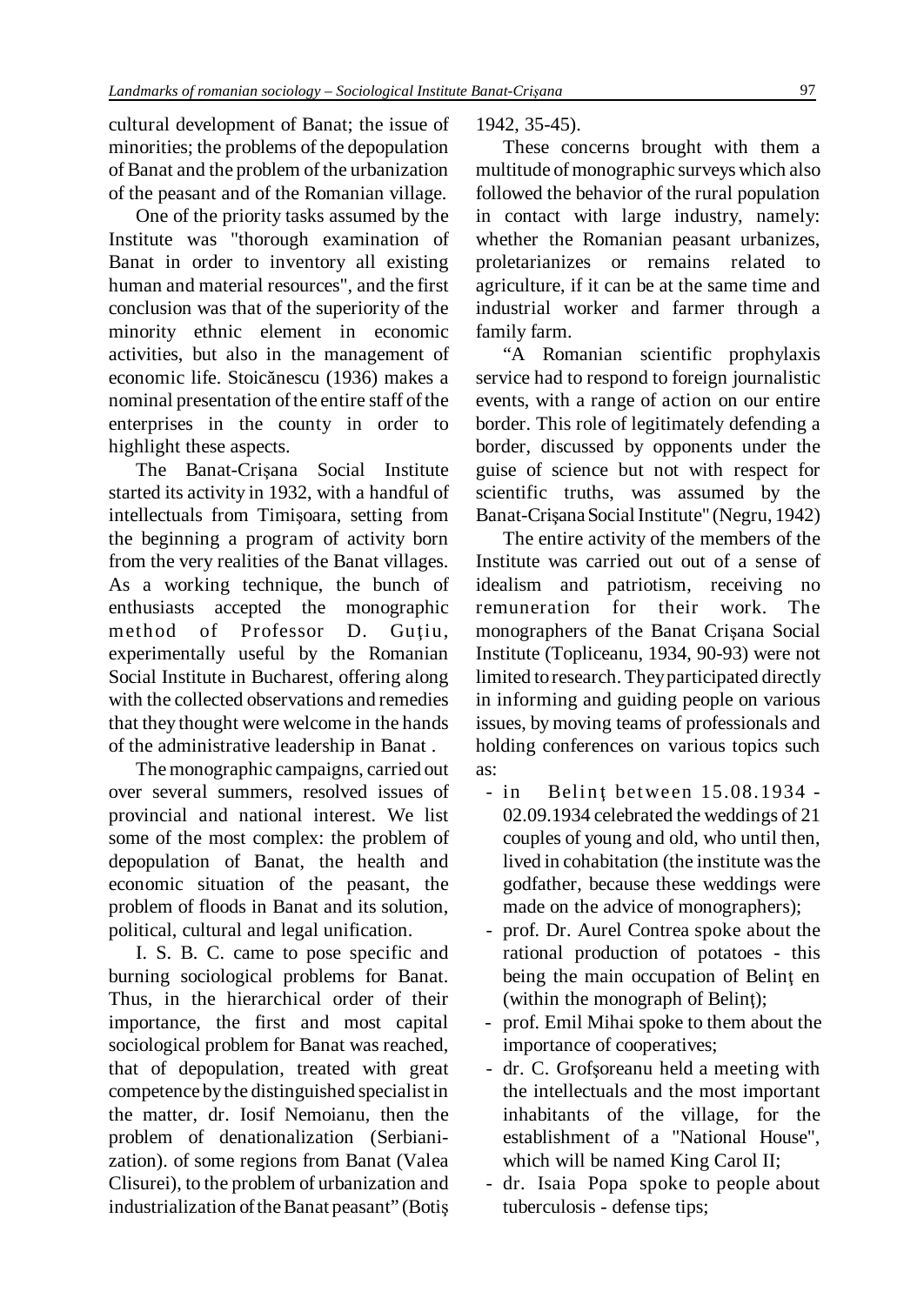- dr. Virgil Popovici discussed the results of hisresearch on howpeople understand to treat eye diseases;
- dr. Maria Popovici gave advice to women about their intimate life;
- dr. Augustin Maior debated topics related to sex life and sexually transmitted diseases;
- inv. M. Bucătura spoke to them about the national port;
- prof. L. Antilh on the importance of school;
- ing. Major methods of eradication of pests in agriculture;
- dr. Ilie Radu about the national idea;
- dr. Iosif Nemoianu gave advice to the peasants on how they can protect their children from dysentery;
- national-cultural discourses were held: Romanians' rights over the lands of Banat; The church in the service of the national idea; Monuments of church art in Banat; The social movements of Romaniansin Banat and Transylvania in the past; Village and town; Horia's revolution;
- medical advice: child care; women's hygiene; Tuberculosis; Syphilis and marriage; venereal diseases; Eye hygiene; house hygiene; Large families and birth rates;
- talked to them about economics: conversion; the causes of the economic crisis; rationalization of agriculture; the causes of alcoholism;
- educational advice on: Raising and educating children; Parental care in children's education;

Since 1930 (Birăescu, 1942, 22-60) measures were taken for a methodical assistance of the unemployed, at the same time measures were taken for the creation of popular canteens, and for the preventive fight against unemployment it was decided to initiate the execution several publicworks, thus giving them a job. Food depots were also set up, where families of three

unemployed members received food on a weekly basis. Thus, the issue of social assistance and protection from state bodies also stimulated the private initiative and not only stimulated it, but also changed the citizen's conception of his duties towards his peers. Thus, in Timişoara (1941) there were 70 Institutions of assistance and social protection, both state and private.

The municipal administration of Timişoara, proving that the school must be a generator of civilization and upliftment and wanting to correct the conditions of mental development of children from the oppressed classes ofworkers, organized summer camps. Thus, in 1929, he organized his own colony in Balcic, which housed 200 children every year during the holiday months in two series of one month each.

In 1936, he founded the colony from Poiana-Mărului, a real castle, with a reading room, infirmary and living spaces for the related staff.

Regarding the constructions in Timişoara, between the years 1900-1920, 1629 houses were built under the Hungarian regime, while under the Romanian regime, between 1920-1940, 5689 houses. During the same period, of the Romanian regime, 200 families with lots of houses were owned in Timişoara.

The length of operation of the tram lines in 1900 was 9,516 km, in 1920 it was 10,877 km, and in 1940 it had reached 18,846 km, doubling in 20 years (1920-1940).

Ana Percea (1938), highlights the importance of setting up a women's protection center in general, in order to protect women living in cities in Timişoara, especially those from rural areas to earn a living in factories, workshops and in the service of some families. This institution was named "Center for the Protection of Women" having, after completing the legal formalities, all the rights of legal entities. The purpose of this institution, in the organization and maintenance of which all local authorities and public institutions collaborated, was to supervise and guide the social life of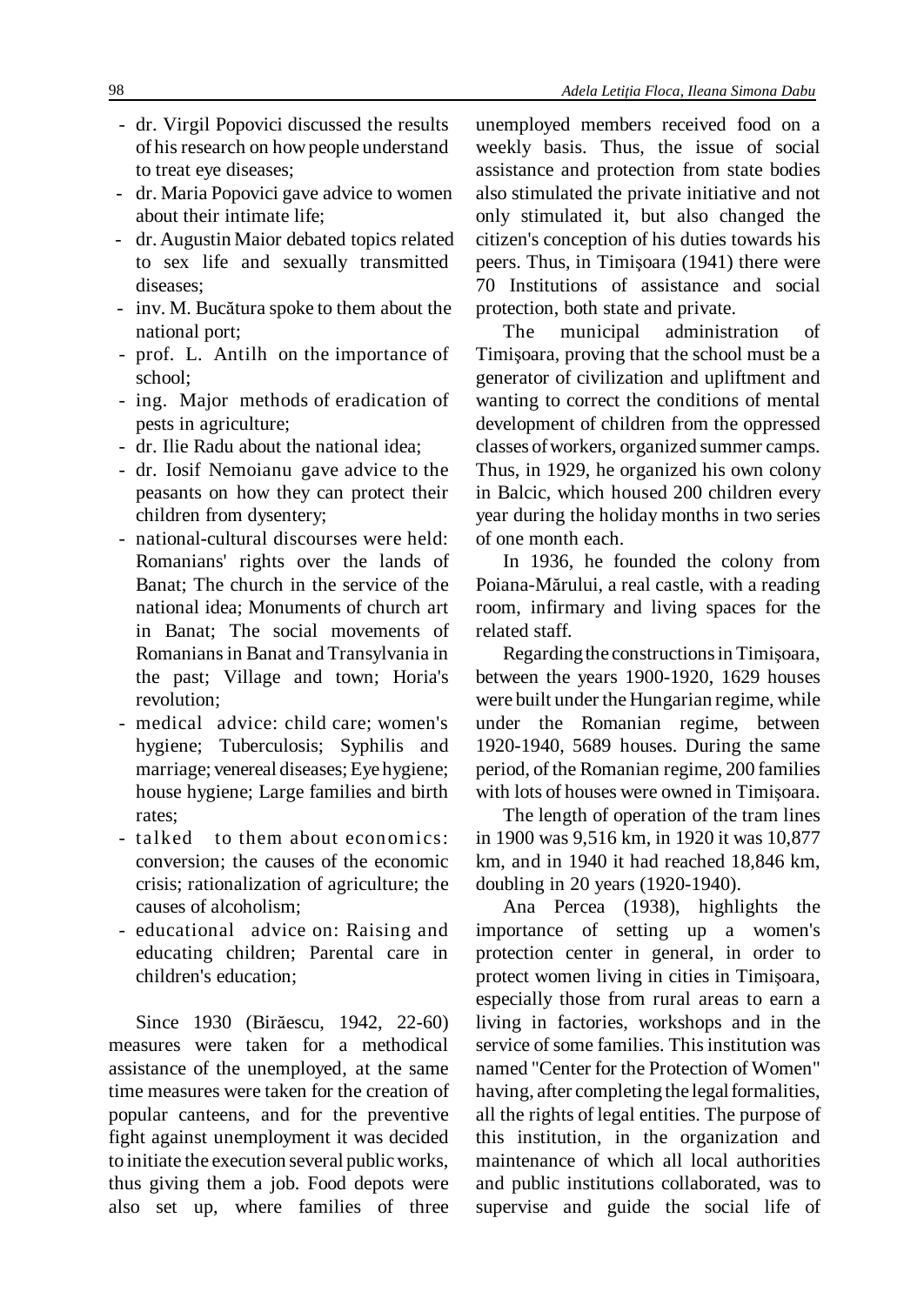homeless women and girls in the cities of Timi County, in order to protect them from dangers, to take care of their placement in the master, to fight vagrancy, prostitution and social diseases, and last but not least to take care of their professional training. (32-35)

On October 15, 1933, the section of Romanian workers, merchants and craftsmen was established, with the intention of coming to support the working classes in the cities, which are economically and socially and culturally inferior to ethnic minorities.

In the meeting of November 2, 1934, it was decided to set up a women's subsection, being aware of the role of women in society and studying its specific problems, in order to guide research towards its integration into social activities.

The first maid dormitory in Timişoara (a city with the most maids after Bucharest) came into operation on October 15, 1934. Thus it was possible to keep records and control over this category of workers, who were medically examined. they procured identity documents, their antecedents were established, they were also given professional training and last but not least moral education and hygiene and cleaning lessons (Fischer, 1938, 23-35).

In conclusion, Nicolae L. Fischer (1938, 23-35) stated that, in addition to the huge role of social prophylaxis of the Institute, protection and guidance of maids, it also solves the problem of maids (which has become a major urban problem plan at that time), their lack of professional training, determining their orientation towards other professions, entering factories where they occupied the jobs of girls in the city, or worse becoming prostitutes (creating cities a parasitic overcrowding, vagrants, sick , with which the city spent considerable sums). Thus the Institute created a new generation of maids, well prepared, with multiple placement possibilities and consequently this occupation being considered honorable, like any other profession.

C. Stoicănescu (1936), reminds about apprenticeship schools and communal dormitories, in which boys learn various trades in order to become craftsmen, industrialists, traders, specialized in order to enter the field of work. (21-31)

In order to fight social diseases, at the beginning the "Romanian regime" established the Polyclinic Ambulance, the first hygiene laboratory, thus starting and modernizing the dispensary beginnings and increasing their number, and last but not least the creation of a systematic service of nurses (qualified staff through thorough studies). (Birăescu, 1942, 22-60)

In addition to the numerous monographs and field research through which they managed to capture a study of all frameworks (economic, social, psychological, political, historical.)

Historical publications in the journal of the Banat-Crişana Social Institute managed to paint a much clearer picture. regarding the historical past of Banat.

C. Miu Lierca (1938 p16-36) recounts some important moments from the cultural past of Banat, highlighting the positive aspects of the period of minority domination, namely:

• In Timişoara, the compulsory smallpox vaccination was started in 1801. In the city archives there are registers solidly bound in leather in large volumes, completed with great accuracy. It is assumed that the first vaccination was made on the entire territory of the Habsburg monarchy (Dr. Leonte Munteanu).

• Also in Oravita, the oldest stable theater in the former Hungary was built. Already after the reconquest of Banat, in 1756 the officials from Oravi a arranged seats in which itinerant theatrical troupes of German nationality also participated. From these cultural movements the idea of establishing a stable theater crystallized, finished in 1817. In Lugoj, the headquarters of Caraş-Severin county, a stable theater was also established in 1836 ".